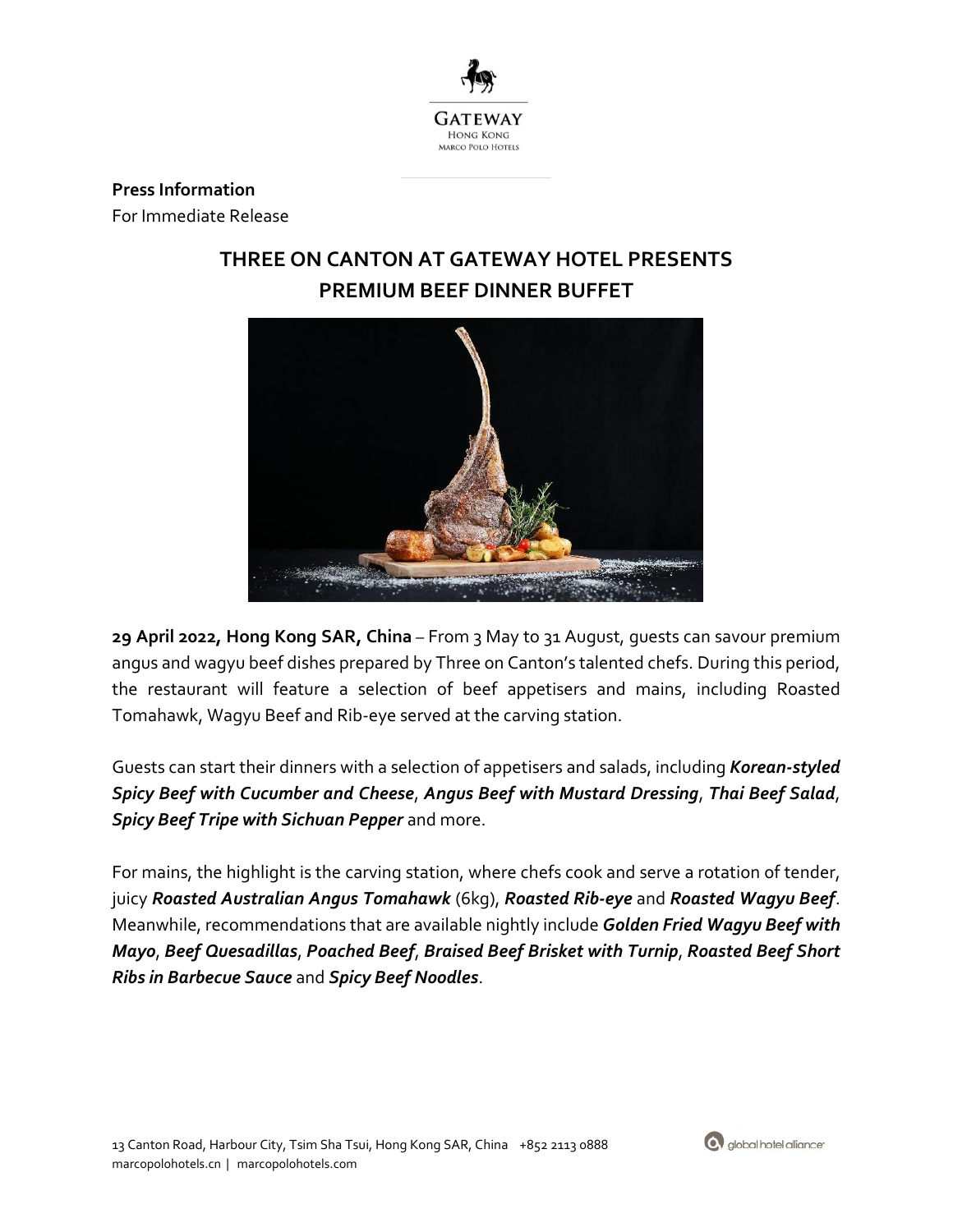



*Roasted Beef Short Ribs are cooked slow with crusty on the outside and perfectly moist inside.* 

Following the savoury delights, guests can end their meals on a sweet note with Three on Canton's handcrafted *Raspberry Chocolate Cake, Chestnut Vanilla Tart, Yuzu Milk Chocolate Cake* and *Mini Passion Fruit Cream Puff*.

Guests can also enjoy Three on Canton's classic buffet favourites, including chilled seafood; freshly shucked oysters; Japanese sashimi, sushi and soba; cooked-to-order noodles; authentic Indian curries; and regional Chinese dishes, such as Peking Duck. Also not to be missed is the restaurant's selection of exquisite desserts and ice-creams.

## **Three on Canton / Be on Canton**

Address: Level 3, Gateway Hotel, 13 Canton Road, Harbour City, Tsim Sha Tsui, Kowloon , Hong Kong SAR, China Reservations: +852 2113 7828 WhatsApp Booking: +852 5217 6428

| Buffet Price* (per person)       | Adult | Child |
|----------------------------------|-------|-------|
| Dinner Buffet 6:30pm - 10:00pm   |       |       |
| Mondays to Thursdays             | \$688 | \$488 |
| Fridays to Sundays, PHs and Eves | \$728 | \$528 |

\* Prices are listed per person and subject to a 10% service charge

\* Menu is on a daily rotation basis

**\* END \***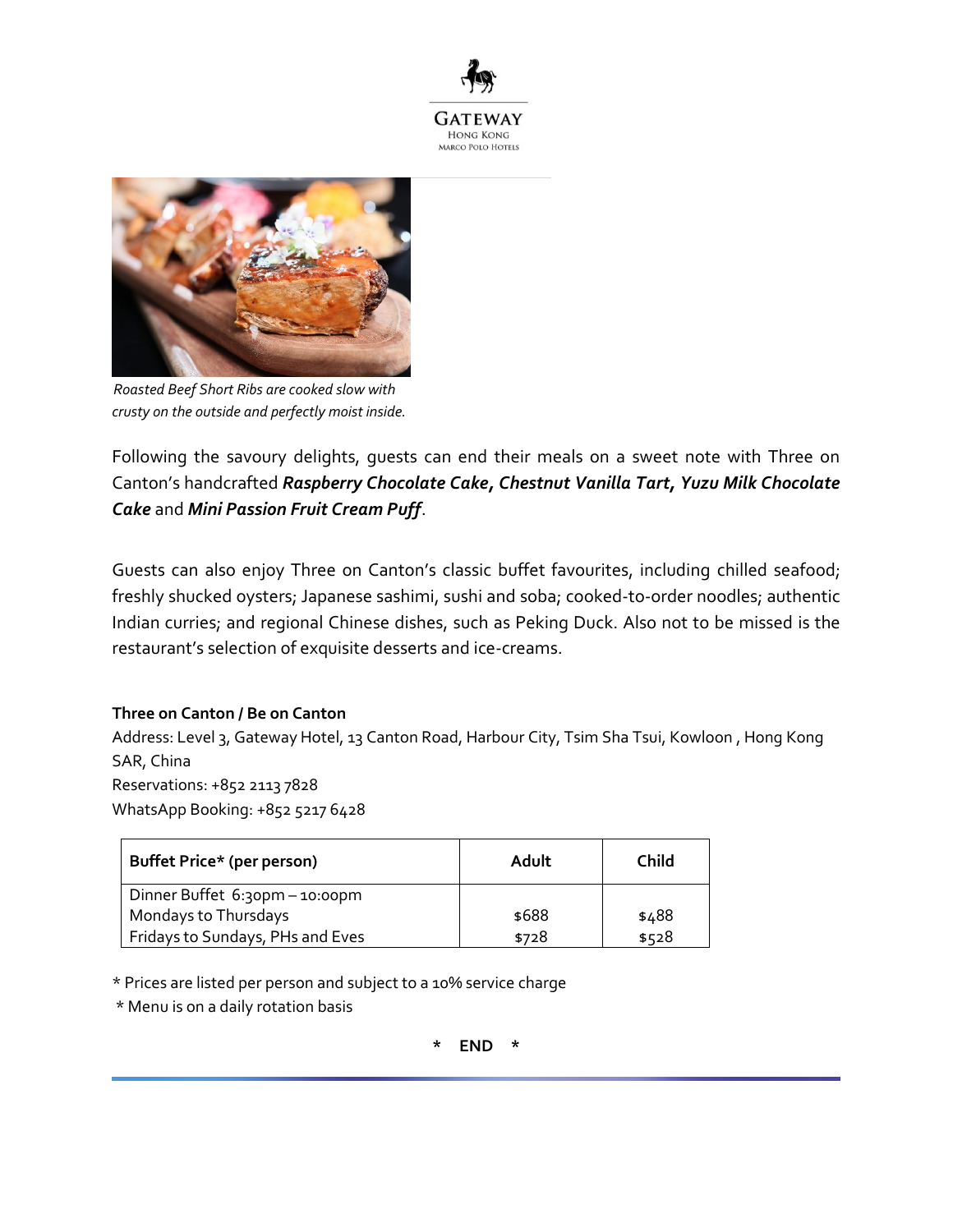

#### **About Gateway Hotel**

### **EXPLORE DISCOVER EXPERIENCE**

Gateway Hotel lies at the junction of Canton Road and Haiphong Road in Tsim Sha Tsui and is a short walk from the bus terminal, Star Ferry and MTR subway station (Exit A). Housed in Harbour City – Hong Kong's largest shopping complex – Gateway Hotel is an ideal choice for modern accommodation and a truly memorable shopping experience.

Gateway Hotel offers understated elegance, laid-back comforts and attentive service. All 400 guestrooms and suites are equipped with complimentary Wi-Fi, plus deluxe amenities. Refreshments are restocked daily in the free mini-bar. Guests of The Continental Club can enjoy full access and exclusive benefits at the Club Lounge, including complimentary daily breakfast, afternoon refreshments, evening cocktails and butler service.

Three on Canton is the ultimate gourmet destination where your lifestyle is celebrated with a trilogy: Dine, wine and be all you can be at Three on Canton. Experience a tempting selection of the world's most popular cuisines, charge up a hip night at the lounge and bar, unwind at Be on Canton, the alfresco terrace with a stylish urban edge, or bring your private parties to the wine room or one of the exclusive function rooms.

Gateway Hotel is part of Wharf Hotels, a wholly owned subsidiary of The Wharf (Holdings) Ltd, a Hong Kong-listed company with core business interests in property and investments in communications and container-terminal operations. Other Wharf Hotels properties include the Marco Polo Hongkong Hotel and Prince Hotel in Hong Kong, as well as hotels in mainland China and the Philippines. Gateway Hotel is a member of the Global Hotel Alliance (GHA), the world's largest alliance of independent hotel brands, bringing together more than 35 brands with over 570 hotels in 85 countries.

Further details on Gateway Hotel are available at www.marcopolohotels.com.

#### **About GHA DISCOVERY**

Launched in 2010, GHA DISCOVERY is the world's largest loyalty programme for independent hotel brands, featuring more than 500 hotels, resorts and palaces across 35 brands. Members enjoy VIP recognition, thoughtful benefits and generous rewards at home or away. Recently the programme has evolved to include an additional tier and flexible paths to upgrade through nights/stays, eligible purchases or number of brands stayed, making it easier and faster for members to reach elite status. Unlike more traditional programmes, GHA DISCOVERY does not ask members to count points towards their next upgrade. Instead, members earn and spend DISCOVERY Dollars (D\$), an exclusive rewards